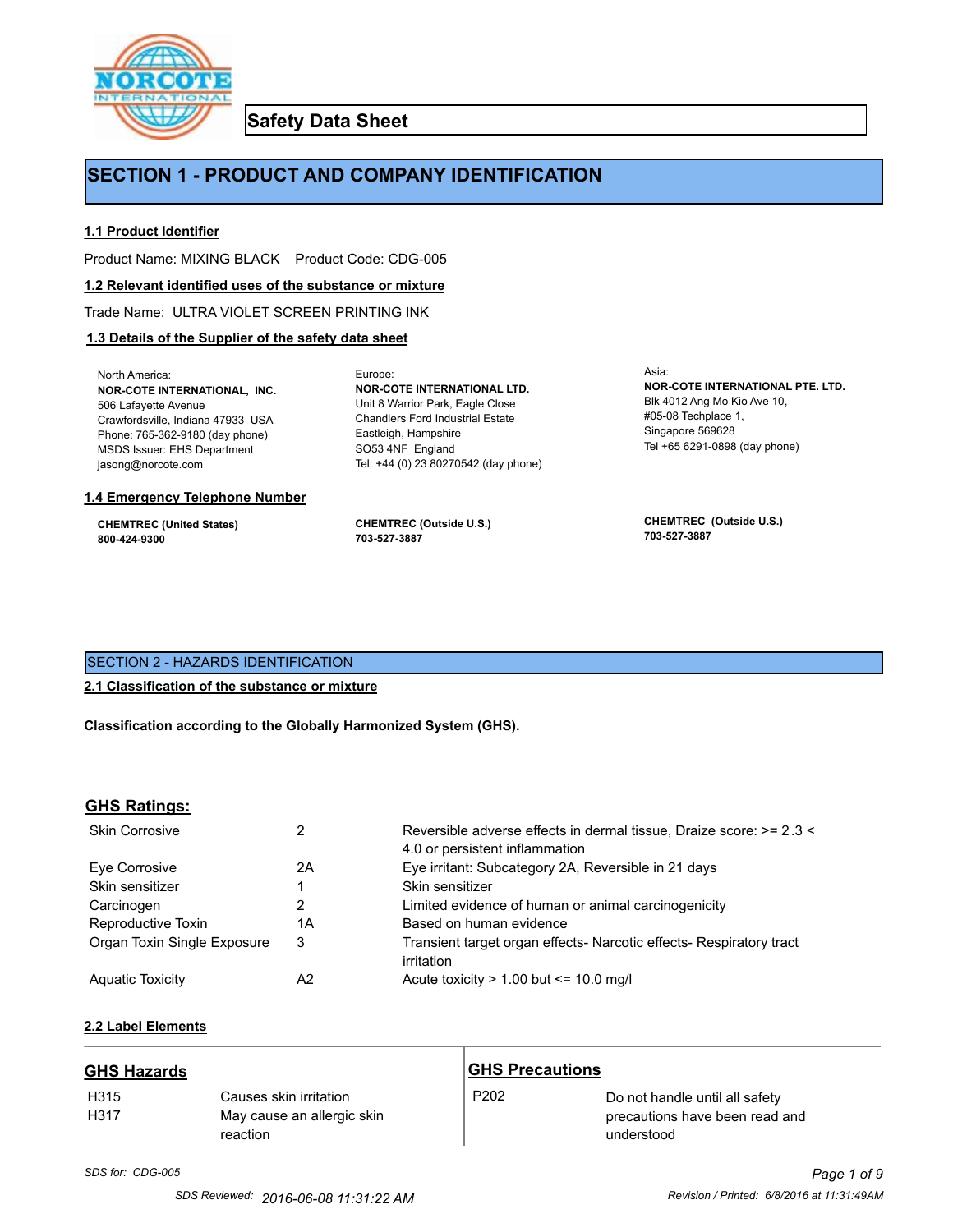| H319 | Causes serious eye irritation               | P <sub>261</sub> | Avoid breathing                                                      |
|------|---------------------------------------------|------------------|----------------------------------------------------------------------|
| H335 | May cause respiratory irritation            |                  | dust/fume/gas/mist/vapours/spray                                     |
| H336 | May cause drowsiness or                     | P273             | Avoid release to the environment                                     |
|      | dizziness                                   | P <sub>280</sub> | Wear protective gloves/protective                                    |
| H351 | Suspected of causing cancer                 |                  | clothing/eye protection/face protection                              |
| H360 | May damage fertility or the<br>unborn child | P362             | Take off contaminated clothing and<br>wash before reuse              |
| H401 | Toxic to aquatic life                       | P302+P352        | IF ON SKIN: Wash with soap and water                                 |
|      |                                             | P304+P340        | IF INHALED: Remove victim to fresh air                               |
|      |                                             |                  | and keep at rest in a position                                       |
|      |                                             |                  | comfortable for breathing                                            |
|      |                                             | P305+P351+P33    | IF IN EYES: Rinse continuously with                                  |
|      |                                             | 8                | water for several minutes. Remove                                    |
|      |                                             |                  | contact lenses if present and easy to                                |
|      |                                             |                  | do - continue rinsing                                                |
|      |                                             | P308+P313        | IF exposed or concerned: Get medical                                 |
|      |                                             |                  | advice/attention                                                     |
|      |                                             | P333+P313        | If skin irritation or a rash occurs: Get<br>medical advice/attention |

#### **Danger**



**EMERGENCY OVERVIEW:** Product is a liquid with mild acrylic odor that may be harmful if inhaled or swallowed. Product may cause serious damage to eyes, allergic skin reactions and irritation to respiratory system. Avoid breathing vapors. Avoid spillage to sewers or waterways.

#### **ROUTES OF ENTRY:** Dermal, Inhalation, Ingestion

**ACUTE HEALTH EFFECTS:** Irritant to skin, eyes and respiratory tract. Effects may be delayed for several hours. Eyes Respiratory System

**Skin Contact:** Potential irritant and can cause allergic skin reaction. Repeated or prolonged contact may cause sensitization.

**Eye Contact:** Liquid, vapors, or mists may cause eye irritation. Protect eyes from repeated or prolonged contact.

**Ingestion:** May be harmful if swallowed. Gastrointestinal tract irritation may result.

**Inhalation:** May be harmful if inhaled. May cause irritation to upper respiratory tract upon prolonged or repeated inhalation.

# **Effects of Overexposure**

**MEDICAL CONDITIONS AGGRAVATED BY EXPOSURE:** Repeated and prolonged overexposure may increase the potential for adverse health effects.

**CHRONIC HEALTH EFFECTS:** No additional information

# SECTION 3 - COMPOSITION / INFORMATION ON INGREDIENTS

# **3.2 Mixtures**

\*Note: The exact concentrations of the below listed chemicals are being withheld as a trade secret

| <b>Chemical Name</b>         | <b>Percent</b><br>Weight | CAS#       | EC No.    | <b>Classification (GHS)</b> |
|------------------------------|--------------------------|------------|-----------|-----------------------------|
| 1.6-Hexanediol<br>diacrylate | l 10.00 - 20.00 %        | 13048-33-4 | 235-921-9 | H315, H319,<br>H317, H400   |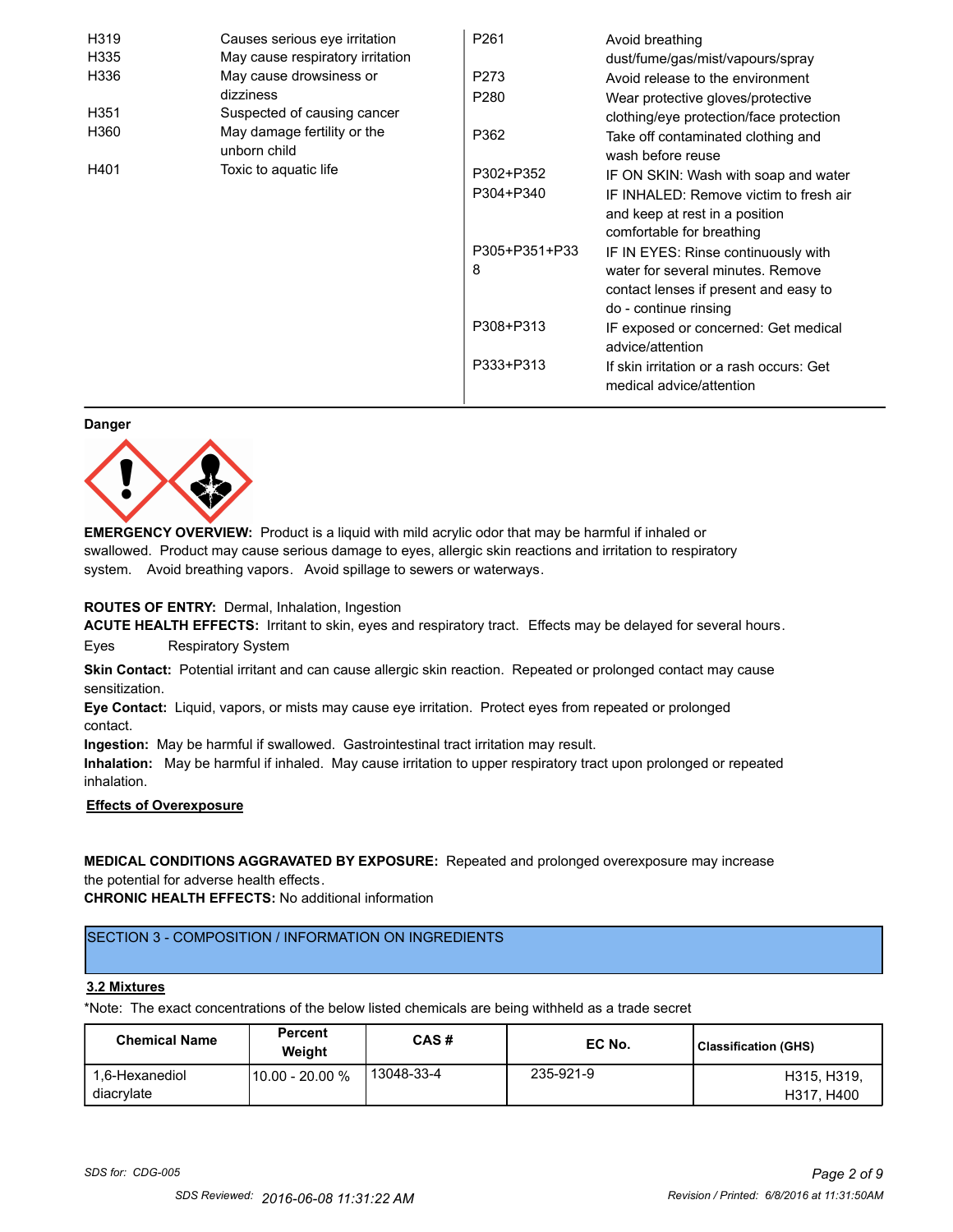| Tripropylene glycol<br>diacrylate                      | 5.00 - 10.00 %   | 42978-66-5 | 256-032-2 | H315, H319,<br>H317, H335 |
|--------------------------------------------------------|------------------|------------|-----------|---------------------------|
| Carbon black                                           | 1.00 - 5.00 %    | 1333-86-4  |           | H319, H335,<br>H372       |
| Diphenyl-2,4,6-<br>trimethylbenzoyl<br>phosphine oxide | $10.10 - 1.00 %$ | 75980-60-8 |           | H361                      |
| 1-Propanone, 2-<br>hydroxy-2-methyl-1-<br>phenyl-      | $10.10 - 1.00 %$ | 7473-98-5  |           | H302                      |
| Benzophenone                                           | $10.10 - 1.00 %$ | 119-61-9   |           |                           |

# SECTION 4 - FIRST AID MEASURES

# **4.1 Description of first aid measures**

**INHALATION:** Move subject to fresh air and keep warm. If subject is not breathing, administer artificial respiration. If breathing is difficult, have qualified personnel administer oxygen and get medical attention .

**EYE CONTACT:** Flush the eye and under lids with warm water for 15 minutes. Remove any contact lenses during the flushing. Get immediate medical attention if symptoms persist.

**SKIN CONTACT:** Remove and isolate contaminated clothing and shoes. Remove excess material from skin with clean cloth. Flush skin with running lukewarm water. Wash affected areas using mild soap.

**INGESTION:** If appreciable quantities are swallowed, seek immediate medical attention. Do NOT induce vomiting. Never give anything by mouth to an unconscious person.

# SECTION 5 - FIRE FIGHTING MEASURES

#### **5.1 Extinguising Media**

Evacuate area of all non-emergency personell. Firefighters must wear full emergency equipment with self contained breathing apparatus. At elevated temperatures hazardous polymerization may occur causing container rupture and in extreme cases, explosion. Fight fires from upwind and cool intact containers with water spray or stream at maximum range.

Flash Point: 100 C (212 F)

**FLAMMABLE/EXPLOSIVE LIMITS (Volume % in air):** Not established **EXTINGUISHING METHOD:** Water fog, carbon dioxide (CO2) or dry chemical

#### **5.2 Special Hazards arising from the substance or mixture:**

Thermal decomposition can lead to release of irritating gases and vapors

#### **5.3 Advice for firefighters**

#### **Protective Equipment:**

Wear full emergency equipment with selfcontained breathing apparatus . Refer to Section 8

#### **5.4 Additional Information**

 Heating causes a rise in pressue, risk of bursting and combustion Shut off sources of ignition Carbon monoxide and carbon dioxide may form upon combustion

# **OSHA CLASSIFICATION:** Class IIIB Combustible

#### SECTION 6 - ACCIDENTAL RELEASE MEASURES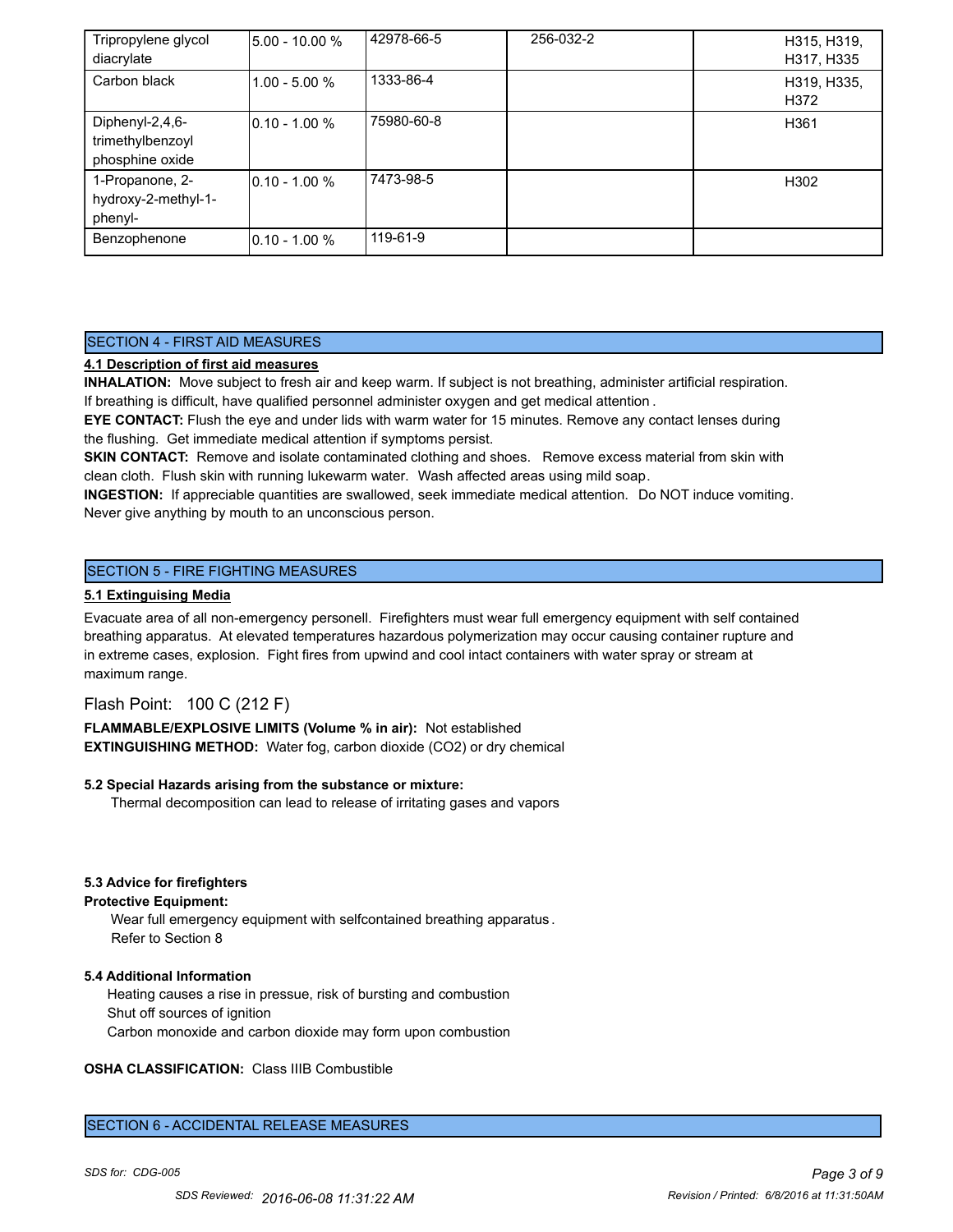#### **6.1 Personal precautions, protective equipment and emergency procedures**

Remove all sources of ignition and ventilate area. Avoid skin and eye contact. Use respiratory protection.

#### **6.2 Environmental precautions**

Avoid release to the environment. Local authorities should be advised if significant spillages cannot be contained

#### **6.3 Methods and materials for containment and cleaning up**

 Absorb with inert materials such as dry clay or sand and place in closed container for disposal as solid waste in accordance with all applicable regulations.

#### SECTION 7 - HANDLING AND STORAGE

# **7.1 Precautions for safe handling**

Avoid any unnecessary contact. Use protective clothing specified in Section 8.

#### **7.2 Conditions for safe storage, including and incompatibilities**

Store away from heat and sunlight to prevent spontaneous polymerization. Store below 90° F (32° C). Protect containers from physical damage. Storage of containers should conform to flammable and combustible liquid regulations.

#### **SECTION 8 - EXPOSURE CONTROLS / PERSONAL PROTECTION**

#### **8.1 Control parameters**

#### **Exposure Limits:** Not established for mixture

| <b>Chemical Name / CAS No.</b>                                       | <b>OSHA Exposure Limits</b> | <b>ACGIH Exposure Limits</b>        | <b>Other Exposure Limits</b>                                                                                              |
|----------------------------------------------------------------------|-----------------------------|-------------------------------------|---------------------------------------------------------------------------------------------------------------------------|
| 1,6-Hexanediol diacrylate<br>13048-33-4                              |                             |                                     |                                                                                                                           |
| Tripropylene glycol<br>diacrylate<br>42978-66-5                      |                             |                                     |                                                                                                                           |
| Carbon black<br>1333-86-4                                            | 3.5 mg/m3 TWA               | 3 mg/m3 TWA (inhalable<br>fraction) | NIOSH: 3.5 mg/m3<br>TWA; 0.1 mg/m3 TWA<br>(Carbon black in<br>presence of Polycyclic<br>aromatic hydrocarbons,<br>as PAH) |
| Diphenyl-2,4,6-<br>trimethylbenzoyl phosphine<br>oxide<br>75980-60-8 |                             |                                     |                                                                                                                           |
| 1-Propanone, 2-hydroxy-2-<br>methyl-1-phenyl-<br>7473-98-5           |                             |                                     |                                                                                                                           |
| Benzophenone<br>119-61-9                                             |                             |                                     |                                                                                                                           |

#### **8.2 Exposure Controls**

**VENTILATION:** Provide natural or mechanical ventilation to minimize exposure. If practical, use local mechanical exhaust ventilation at sources of air contamination.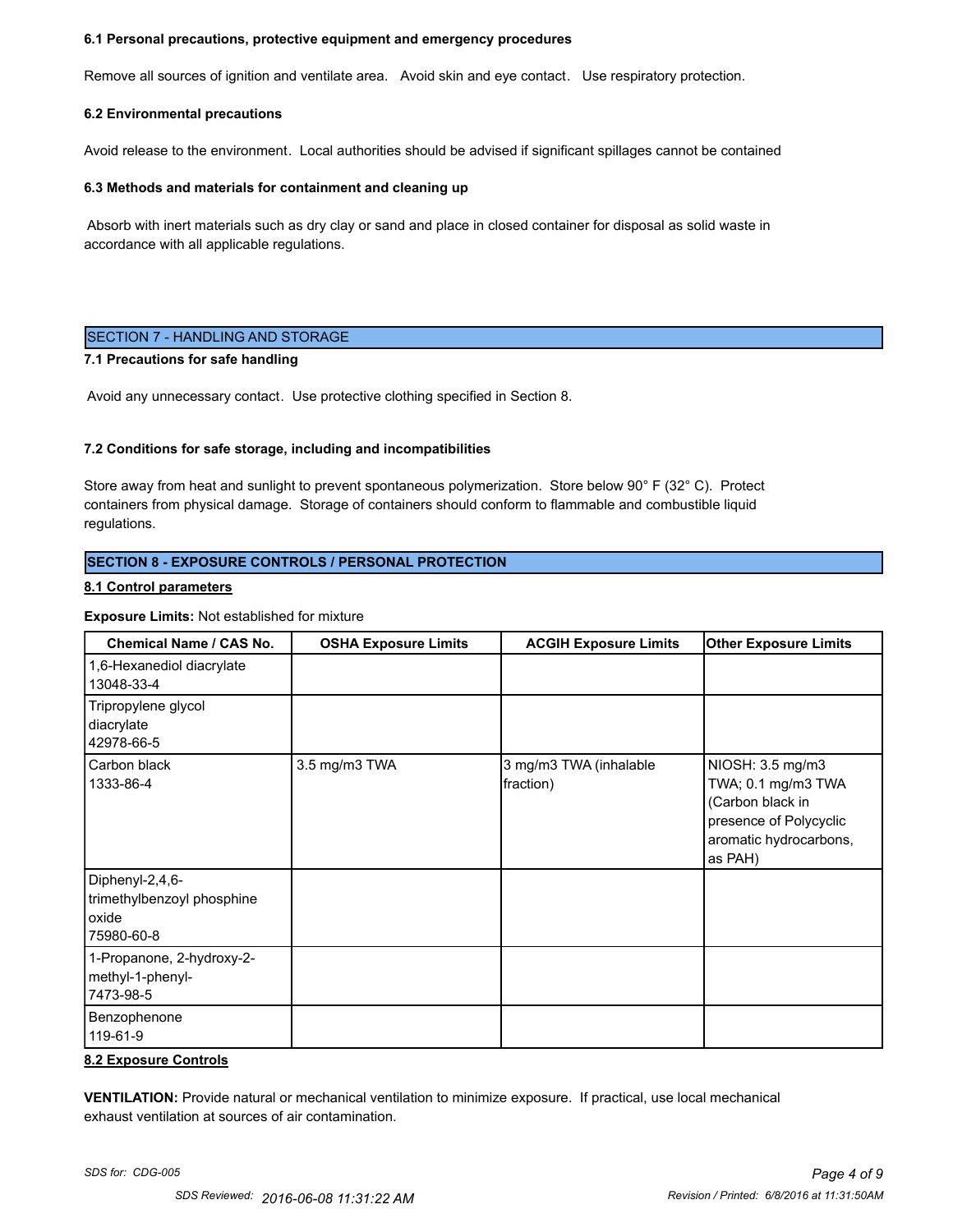**EYE PROTECTION:** Use splash-proof safety goggles or safety glasses that are ANSI approved to prevent eye contact. Eyewash availability is also recommended.

**HAND PROTECTION:** Use nitrile, butyl or other gloves that are resistant to chemicals in Section 2. Replace immediately if punctured or torn or when a change of appearance (color, elasticity, shape) occurs . A minimum of 0.45mm thick gloves for long duration exposure (up to 4 hours) or mechanical handling activities; single use, disposable gloves for short duration exposures not exceeding 30 minutes or where splashes are likely, are recommended.

**RESPIRATORY PROTECTION:** Use of NIOSH/MSHA approved respirators is recommended where exposure limits may be exceeded. Consult the respirator manufacturer for appropriate type and application. **SKIN PROTECTION:** Protective or disposable outer clothing is recommended.

**Environmental Exposure Controls:** Avoid release to the environment. The product should not be allowed to enter drains, water courses or the soil.

| <b>ISECTION 9 - PHYSICAL AND CHEMICAL PROPERTIES</b><br>9.1 Information on basic physical and chemical properties |                                |                                  |                  |
|-------------------------------------------------------------------------------------------------------------------|--------------------------------|----------------------------------|------------------|
|                                                                                                                   |                                |                                  |                  |
| Vapor Pressure:                                                                                                   | Not Established                | <b>Vapor Density:</b>            | Heavier than Air |
| pH:                                                                                                               | Not Established                | Formula KG / Gal                 | 4.28             |
| <b>Melting Point:</b>                                                                                             | Not Available                  | <b>Freezing Point:</b>           | Not Available    |
| Solubility:                                                                                                       | Not Soluble in Water           | <b>Boiling Range:</b>            | Not Available    |
| <b>Flash Point:</b>                                                                                               | See section 5.1                | <b>Evaporation Rate:</b>         | $<$ 1            |
| Flammability:                                                                                                     | See Section 5.4                | <b>Explosive Limits:</b>         | See Section 5.4  |
| Viscosity:                                                                                                        | See Certificate of<br>Analysis | <b>Specific Gravity (SG)</b>     | 1.131            |
| Grams VOC less water:                                                                                             | $<$ 1%                         | <b>Partition Coefficient</b>     | Not Available    |
| <b>Auto-Ignition Temperature</b>                                                                                  | Not Available                  | <b>Decomposition Temperature</b> | Not Available    |

# **SECTION 10 - REACTIVITY / STABILITY HAZARD DATA**

# **10.1 Reactivity**

None known

#### **10.2 Chemical Stability**

This material is stable under recommended storage and handling conditions.

#### **10.3 Possibility of hazardous reaction**

Under certain conditions (excess temperatures and contamination) hazardous polymerization may occur. Avoid high temperature and contamination with foreign materials.

#### **10.4 CONDITIONS TO AVOID:**

Excessive heat, ignition sources and contamination with dirt and other foreign materials.

#### **10.5 Incompatible Materials:**

Avoid contamination or inappropriate mixing with strong oxidizing agents, peroxides, strongly caustic materials and metal corrosion products including rust. Do not expose to UV light during storage.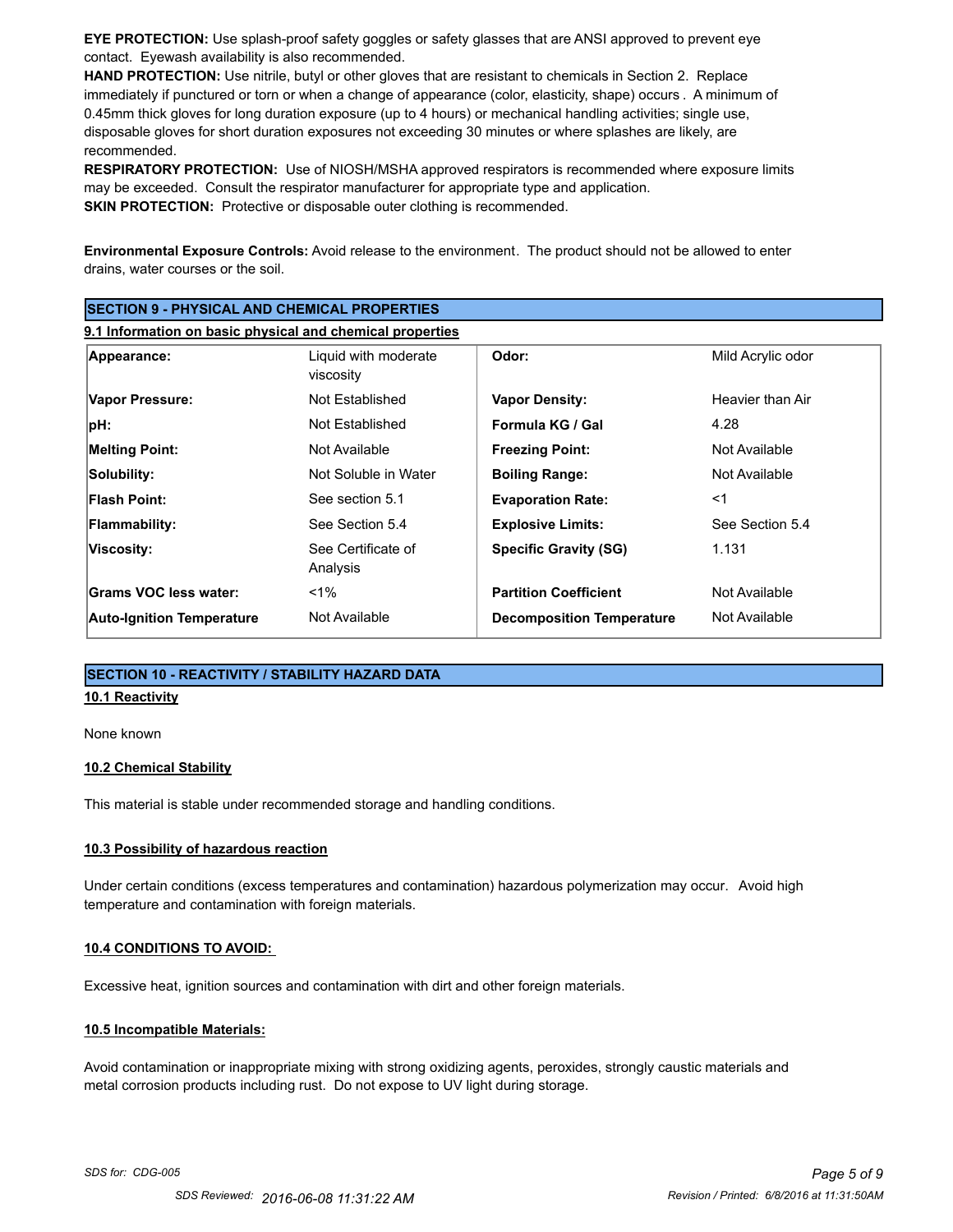# **10.6 Hazardous decomposition products**

Thermal oxidation or pyrolysis (as in fire) may yield carbon dioxide, carbon monoxide and volatile organic fragments which are flammable, irritating or toxic.

#### Hazardous polymerization will not occur.

**SECTION 11 - TOXICOLOGICAL INFORMATION**

| <b>Component Toxicity:</b>                                                           |                                                                                     |  |
|--------------------------------------------------------------------------------------|-------------------------------------------------------------------------------------|--|
| <b>Component Description</b><br>Oral, Dermal, Inhalation<br><b>Toxicity</b>          | Ecotoxocity:                                                                        |  |
| 1,6-Hexanediol diacrylate<br>Oral:5.00 g/kg (Rat)<br>Dermal: 3,600.00 µL/kg (Rabbit) | N/A                                                                                 |  |
| Tripropylene glycol diacrylate<br>Oral: 3,000.00 mg/kg (Rat)                         | 48 Hr EC50 Daphnia magna: 88.7 mg/L<br>72 Hr EC50 Desmodesmus subspicatus: >28 mg/L |  |
| Carbon black<br>Dermal: 3.00 g/kg (Rabbit)                                           | 24 Hr EC50 Daphnia magna: >5600 mg/L                                                |  |
| Diphenyl-2,4,6-trimethylbenzoyl phosphine<br>loxide                                  | N/A                                                                                 |  |
| 1-Propanone, 2-hydroxy-2-methyl-1-phenyl-                                            | N/A                                                                                 |  |
| Benzophenone<br>Dermal: 3,535.00 mg/kg (Rabbit)                                      | 96 Hr LC50 Pimephales promelas: 13.2 - 15.3 mg/L [flow-through]                     |  |

**TOXICOLOGICAL DATA:** Slightly Toxic by injestion. Prolonged or repeated exposure may result in sensitization.

**LC50** - No additional information **LD50** - No additional information **MUTAGENICITY:** No additional information **REPRODUCTIVE EFFECTS:** No additional information **CARCINOGENICITY:**

Benzophenone: IARC: Possible human carcinogen OSHA: listed

Carbon black: NIOSH: potential occupational carcinogen IARC: Possible human carcinogen OSHA: listed

Carcinogenicity:

#### **SECTION 12 - ECOLOGICAL INFORMATION**

#### **12.1 Toxicity**

No determination has been made on ecological impact. However, it is recommended to prevent contamination of the environment with this product, i.e. soil, landfills, drains, sewers, surface waters, etc.

#### **12.2 Persistence and degradability**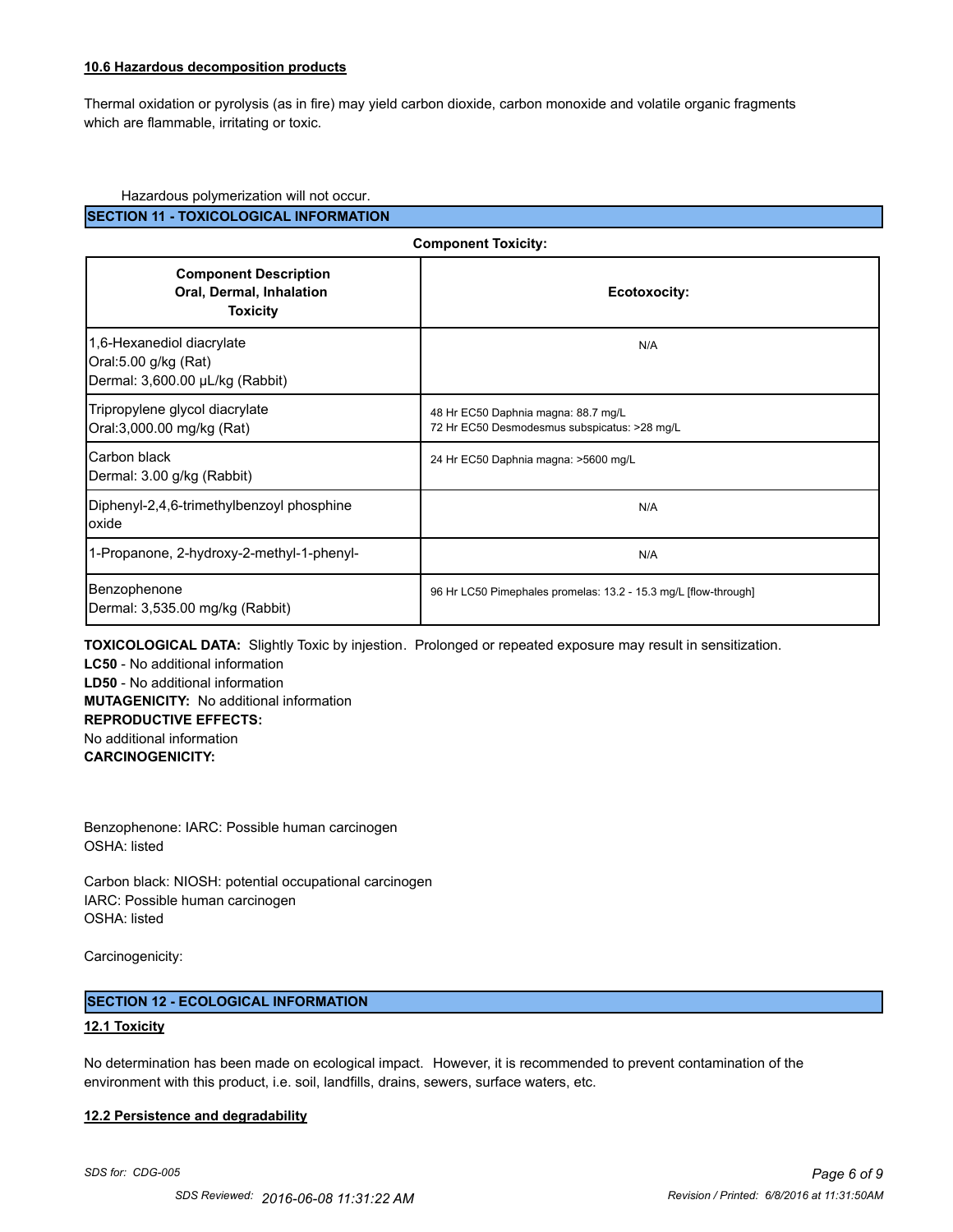No determination has been made on ecological impact. however, it is highly recommended to prevent contamination of the environment with this product, i.e. soil, landfills, drains, sewers, surface waters, etc

### **12.3 Bioaccumulative potential**

No determination has been made on ecological impact. However, it is highly recommended to prevent contamination of the environment with this product, i.e. soil, landfills, drains, sewers, surface waters, etc.

#### **12.4 mobility in soil**

No determination has been made on ecological impact. However, it is highly recommended to prevent contamination of the environment with this product, e.i. soil, landfille, drains, sewers, surface waters, etc.

#### **SECTION 13 - DISPOSAL CONSIDERATIONS**

#### **13.1 Waste Water methods**

If material becomes a waste, it does not meet the criteria of a hazardous waste as defined under the Resource Conservation and Recovery Act (RCRA) 40 CFR 261 as supplied. Dispose of this material in accordance with all applicable federal, state, provincial, and local laws and regulations.

#### **SECTION 14 - TRANSPORTATION INFORMATION**

Transport this product in accordance with all applicable laws and regulations . This product, as supplied, is not regulated nor classified as a hazardous material/dangerous good by United States Department of Transportation (DOT), the International Civil Aviation Organization (ICAO), the International Maritime Organization (IMO), the Canadian Transportation of Dangerous Goods Act (TDG), or the International Air Transport Association (IATA) .

**14.1 UN Number:** Not Applicable

**14.2 UN Proper Shipping Name:** Not Applicable

**14.3 Transport Hazard Class:** Not Applicable **DOT (49 CFR)/IATA/IMDG Hazard Class:** Not Applicable

 **14.4 Packing Group:** Not Applicable

#### **SECTION 15 - REGULATORY INFORMATION**

#### **15.1 Safety, Health and Environmental regulations / legislation specific for the substance or mixture**

This safety data sheet has been formatted to the best of our ability in accordance to Directive 67/548/EEC or Directive 1999/45EC, American National Standards Institute (ANSI) and contains hazard criteria and all information required by the Canadian Controlled Products Regulation (CPR) in regard to this product.

**Clean Air Act - Ozone Depleting Substances (ODS):** This product and its components do not contain Ozone Depleting Substances.

**Canadian Inventory Status:** Components of this product are currently listed on the Canadian Domestic Substance List (DSL) or the Canadian Non-Domestic Substance List (NDSL).

**Coalition of Northeastern Governors (CONEG):** This product meets the requirements of CONEG pertaining to heavy metals total content of no more than 100 PPM. No heavy metals are added as a part of the formulation, but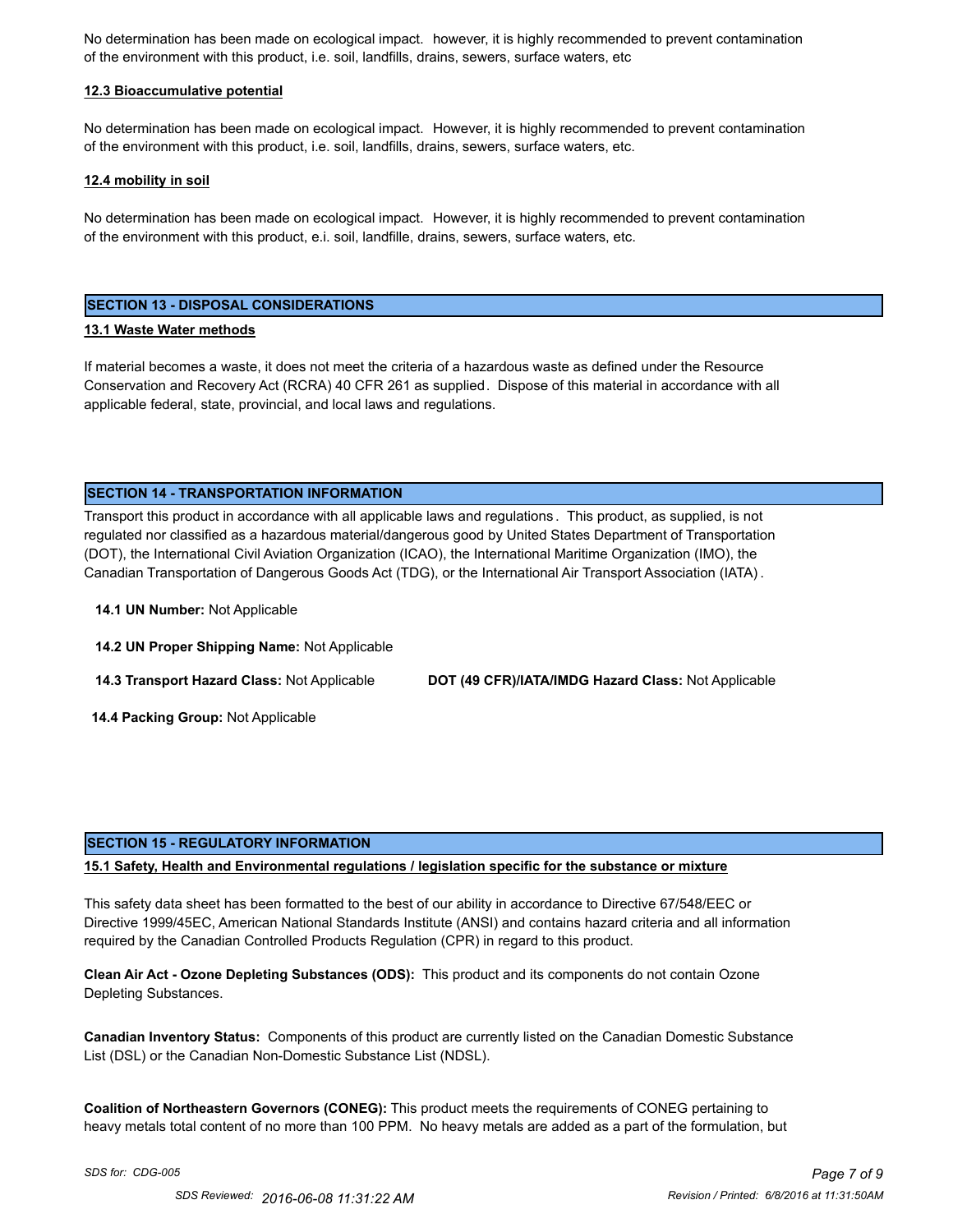raw materials may contain residual parts per million as naturally occurring elements.

**European Inventory Status:** Components of this product are listed on the European Inventory of Existing Commercial Substances (EINECS), the European List of Notified Chemical Substances (ELINCS), or are exempt from being listed.

**Food and Drug Administration (FDA) Food Packaging Status:** Components of this product have not been cleared by FDA for use in food packaging and/or other applications as an indirect food additive .

**European Union Directive 2011/65/EC Restriction of Hazardous Substances (RoHS):** This product is in compliance with the requirements of the RoHS2 Directive.

#### **California Proposition 65 RTK:**

The following components of this mixture are listed under California Proposition 65:

Benzophenone 119-61-9 0.1 to 1.0 % Carcinogen

Carbon black 1333-86-4 1 to 5 % Carcinogen

If CAS numbers 13463-67-7 and/or 1333-86-4 are listed they are not supplied in respirable form.

**REACH** : This product is compliant with the registration of the REACH Regulation (EC) No. 1907/2006 as all its components are either excluded, exempt and/or preregistered.

The following Substances of Very High Concern are present (updated December 17, 2015 to review for the 168 SVHC)

- None

- None

#### **Superfund Amendments and Reauthorization Act of 1986 (SARA) Title III: Section 302:**

- None

#### **Superfund Amendments and Reauthorization Act of 1986 (SARA) Title III: SARA 313:**

 This product contains the following components that are regulated under the Toxic Chemical Release Reporting requirements 40 CFR 372:

- None

**Global Inventories:** The components of these products are listed in the following or exempt from listing:

Europe (EINECS): Yes USA (TSCA): Yes Canada (DSL): Yes Japan (ENCS): Yes Philippines (PICCS): Yes China (IECSC): Yes Australia (AICS): Yes Korea (KECI): Yes New Zealand (NZloC): Yes Taiwan (ECSI): Yes